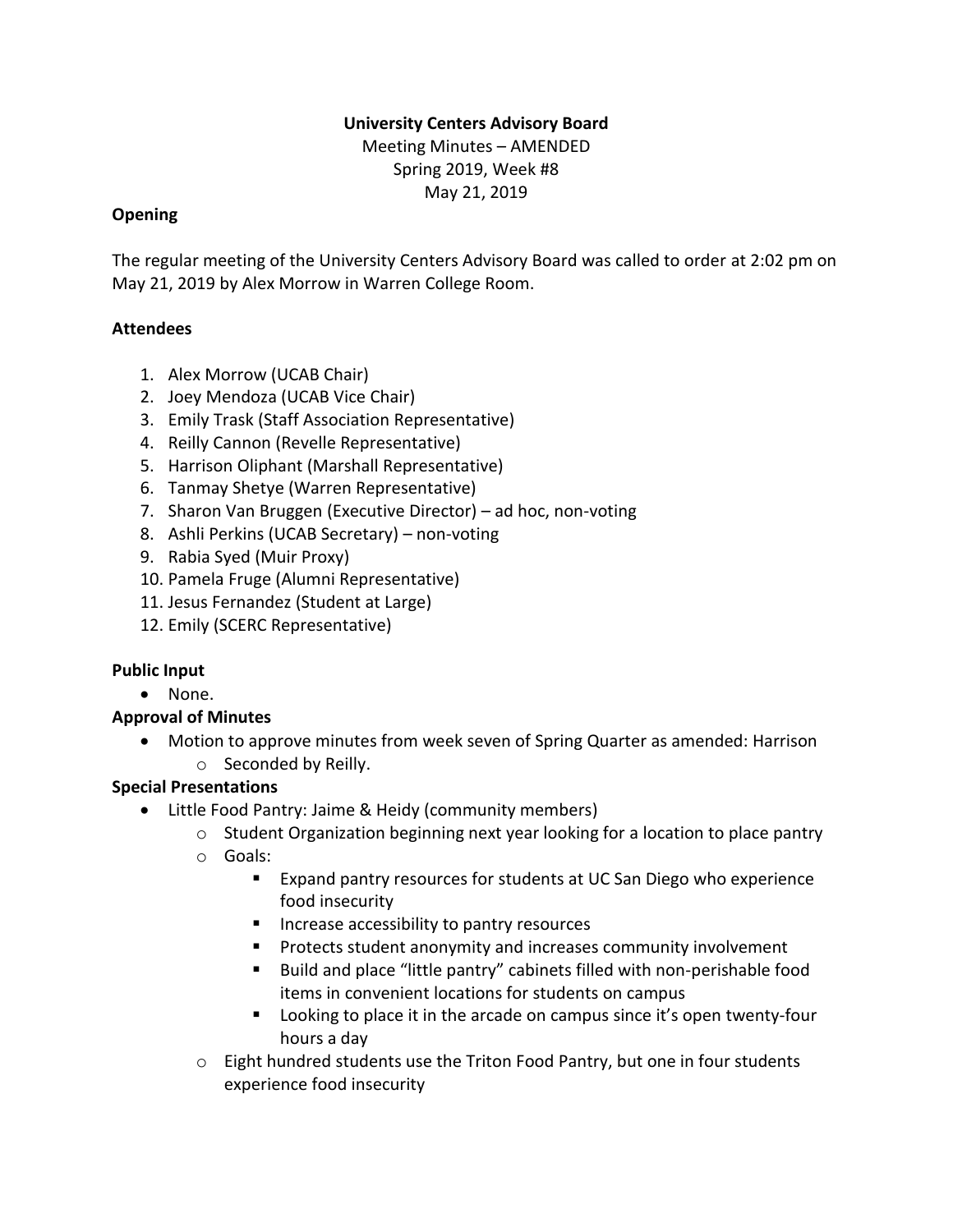- $\circ$  Looking to get help from clubs like Greek Life for required community service hours
- o How it works:
	- Linked with Andy's Pantry
	- Social Media, Flyers, Club Involvement
	- "Take what you need, leave what you can"
	- Members will be recruited to maintain stocking and supply (three times a week)
	- Girls scout troops conducting canned food drives, grocery store donations, club involvement
	- Stock will be provided by donations, food drives, and from the community
	- Greek Life: Volunteer/community service opportunity to help support
- o Timeline:
	- May/June 2019: Reach out and promotion
	- Summer 2019: Build pantry
	- Week Zero, Fall 2019: Collection of stock and tabling on Library Walk
	- Week One, Fall 2019: Launch pantry
- o Why you should support:
	- The location has a high volume and is accessible
	- Encourages community involvement
	- Protects student anonymity
	- Success at Pennsylvania State University with community support
	- Expands resources for students on campus who experience food insecurity
	- Increased student involvement, education, and knowledge regarding food insecurity on campus
- o How it benefits you:
	- It's a student-run organization
	- The space will attract all UC San Diego students
	- It will decrease the burden of food insecurity at UC San Diego
	- It will increase the sense of community
- $\circ$  Joey: Are you set on this location? Have you thought of other locations? Would you be open to other locations?
	- Jamie: We've reached out to RIMAC and The Zone. We're thinking of placing it in the Marshall area so it can be near The Triton Food Pantry. But we'd be open to other locations in or near the Price Center. Yet, the arcade is open for so many hours, so that's why we picked it.
- o Emily: Have you been in contact with the Triton Food Panty?
	- Jamie: Yes, but they don't have the funding or resources to support this organization, so that's why we're making it a student-run organization.
- $\circ$  Joey: One of the critiques would be is that we already have a food pantry, so why do we need this one? But I understand why you'd want to create this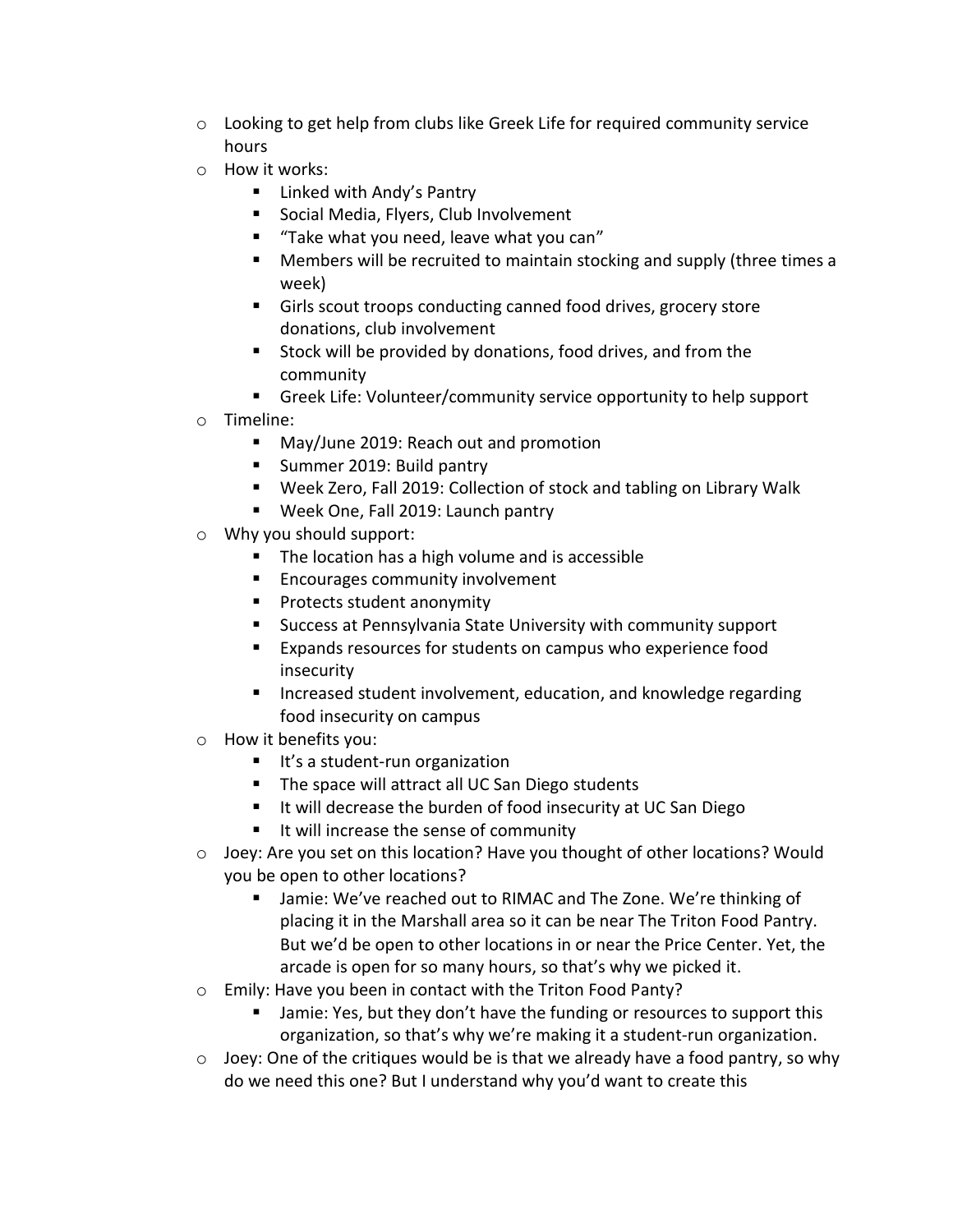organization. Putting it near the Greek Life offices would be great since it's safe and in Price Center which is open twenty four hours a day.

- Jamie: We'd be open to that location. Yet, there are still a lot of students who can't use The Triton Food Pantry so we want to address this barrier.
- o Emily: I wonder about food safety and tampering with food (i.e. expiration dates and fresh produce).
	- Jamie: We'll have a strict list like no fresh produce or drinks will be allowed. And a student will be checking on the pantry daily to maintain it and ensure its safety. Our focus is canned goods since we don't know how many students will utilize the panty.
- o Tanmay: How much will you depend on the "give what you can" part? Some students may take advantage of this.
	- Heidy: We're not depending on that part. We'll be receiving donations from the community rather than students.
- o Motion to extend special presentation by five minutes: Joey
	- Seconded by Tanmay.
- $\circ$  Sharon: I'm worried about resources being removed from The Triton Food Pantry since this may create competition and we wouldn't want that.
	- Jaime: Our main source of donations would be clubs on campus like Greek Life or The Public Health Club in addition to reaching out to grocery stores and Andy's Pantry since this would be our partner.
- $\circ$  Joey: A lot of the community service hours Greek Life students need are gotten through organizations like this so it helps more than just food insecure students.
- $\circ$  Tanmay: What's the plan around expanding the organization and the pantry?
	- Jamie: We'll determine that after we see how this first pantry goes and then expanding afterwards.
- $\circ$  Rabia: Andy's Pantry is looking to collaborate with many organizations so I don't think they'll mind working with this organization.

### **Chair Report**

• Keep a look out for an email regarding the banquet.

# **Vice Chair Report**

• Space Allocation committee met Friday, so next week we'll discuss the results which happened with much support from Sharon, Jesus, and Achol.

# **Director Report**

- We're in the process of changing the lighting in Price Center and Student Center to LED lighting. Exterior lighting has been updated. This will be an ongoing process.
- An email from Sophia was sent out regarding student affairs strategic planning. This is a way to meet administrators outside of The University Centers Advisory Board. Please see if you can attend.
- Vendor contract issue which is legal needs to be discussed.
- Motion to move to a closed session: Joey
	- o Seconded by Reilly.
- Motion to move to an open session: Joey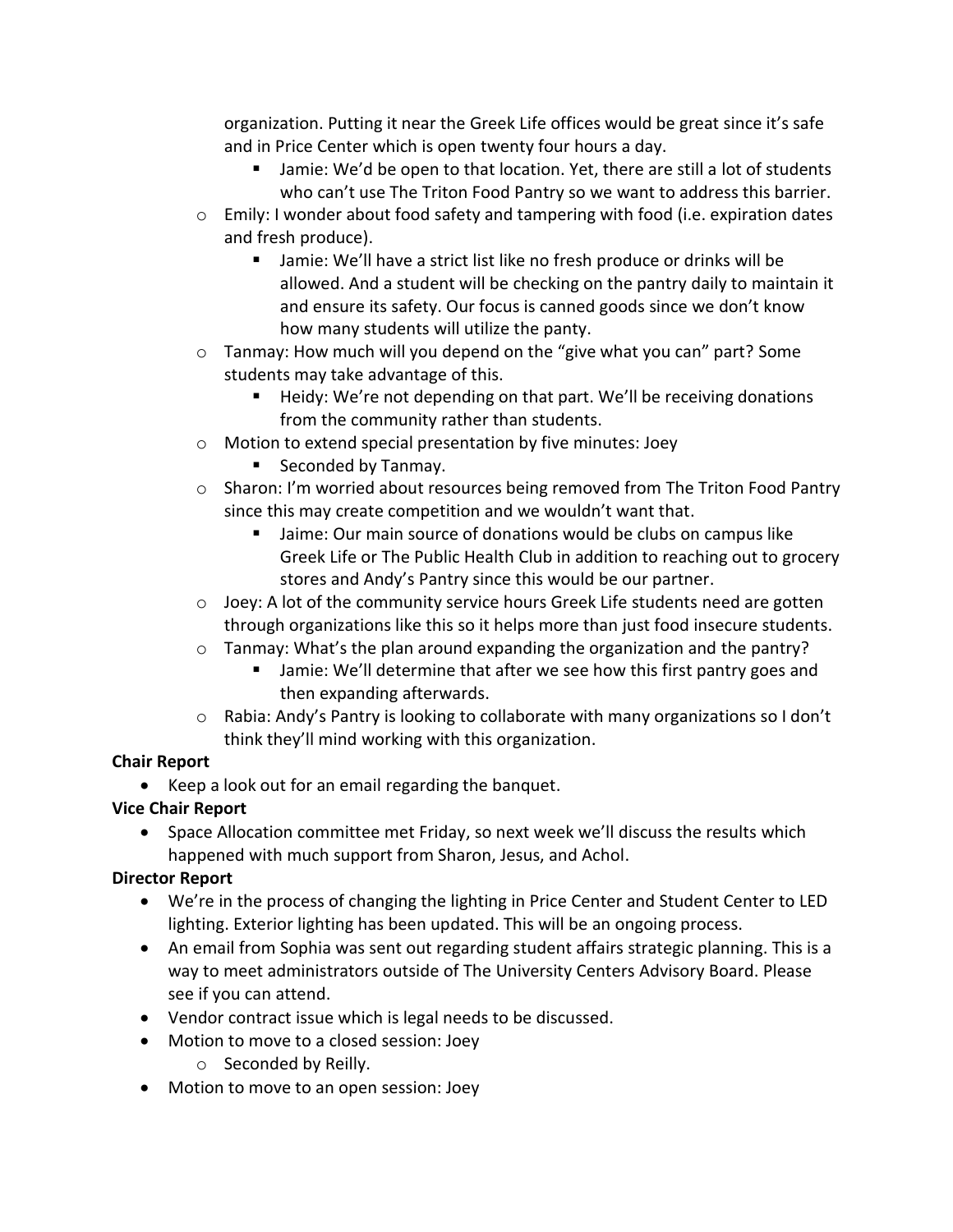o Seconded by Rabia.

### **New Business**

- University Centers Advisory Board Appointments:
	- o Chair Appointment Recommendation by Committee: Joey
		- $\blacksquare$  Approvals (6)
		- Oppositions (0)
		- Abstains (1)
	- o Tanmay for Vice Chair
		- Approvals (4)
		- Oppositions (2)
		- Abstains (1)
	- o Member at Large Appointment Recommendation by Committee: Tanmay
		- Exempt from this position since he was awarded Vice Chair Position
		- Will Tanaka Member at Large Position
			- Approvals (0)
			- Oppositions (6)
			- Abstains (2)
- Triton Food Pantry Lockers
	- o Tanmay: How are we going to ensure that produce doesn't go bad?
		- Alex: They mentioned that they'll check the lockers daily.
	- $\circ$  Joey: The University Centers Advisory Board doesn't need to concern themselves with this since it'll be their responsibility to check the lockers.
	- o Joey: Since we haven't spent any of The University Centers Advisory Board special projects budget funds of \$5,000, we could contribute half of this amount for sustainable bags for The Triton Food Pantry.
	- $\circ$  Tanmay: What happens if we don't spend this money and where does it come from?
		- Alex: It doesn't roll over, it goes back into the reserve.
		- Sharon: All of the money goes back to support The Student Union so it's still in The University Centers budget.
	- o Motion to support The Triton Food Pantry lockers in the Universit Centers: Tanmay
		- Seconded by Harrison
	- o Joey: Would it be possible to discuss projects with the executive board and bring it back to The University Centers Advisory Board next week?
		- Sharon: There needs to be documentation of this need and other projects that we need to let go of like the condom dispenser in the bathrooms.
	- o Motion to table The Triton Food Pantry locker discussion to next week: Reilly
		- Seconded by Joey

### **Member Reports**

• None.

### **Old Business**

• Salon 101